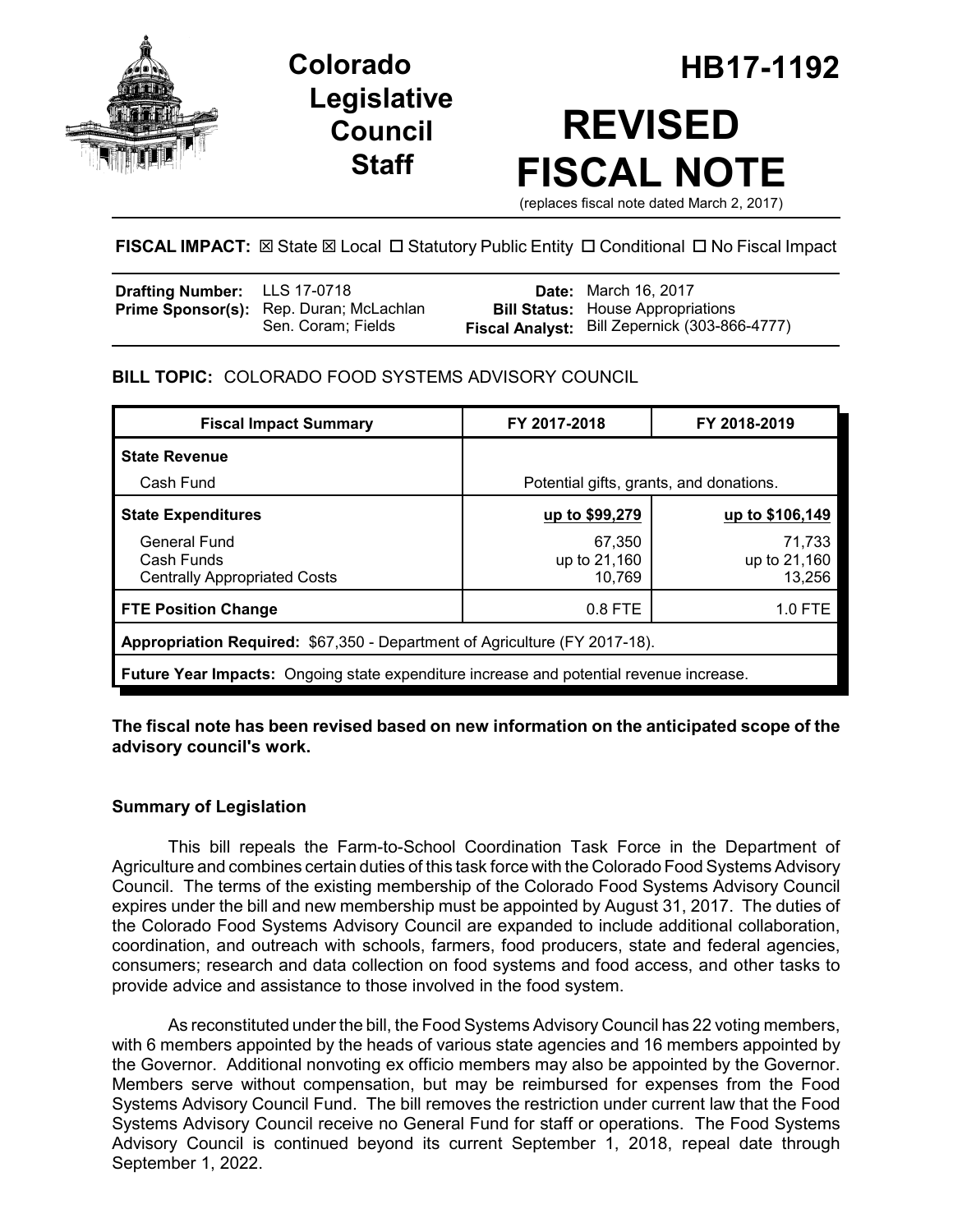March 16, 2017

## **Background**

The Farm-to-School Coordination Task Force and the Food Systems Advisory Council were both created in 2010. The Farm-to-School Coordination Task Force focused on developing recommendations on how to implement a farm-to-school program in Colorado. The task force serves without compensation and limited support from the Department of Agriculture. The Food Systems Advisory Council focused on broader issues concerning the food system, food access, and strategies for collaborating with local and regional food councils. The advisory council was supported primarily through in-kind support from the nonprofit LiveWell Colorado. Revenue to the Food Systems Advisory Council Fund has been minimal. See the Technical Note section concerning the availability and use of cash fund revenue under the bill.

## **State Revenue**

By continuing the Food Systems Advisory Council beyond its current statutory repeal date, the bill may increase state revenue to the Department of Agriculture from gifts, grants, and donations, credited to the Food Systems Advisory Council Fund, starting in FY 2018-19. At this time, no source of donations has been identified. Gifts, grants, and donations do not contribute to the state's TABOR refund obligation.

## **State Expenditures**

By expanding the duties of the Food Systems Advisory Council, *the bill increases costs in the Department of Agriculture by up to \$99,279 and 0.8 FTE in FY 2017-18 and up to \$106,149 and 1.0 FTE in FY 2018-19.* Most of these costs (\$67,350 in the first year and \$71,733 in the second year) are assumed to be from the General Fund. To the extent gift, grants, or donations are available, expense reimbursement to council members may be provided and additional research projects on the food system may be conducted. The costs of the bill are summarized in Table 1 and discussed below.

| Table 1. Expenditures Under HB 17-1192             |            |            |  |  |  |  |
|----------------------------------------------------|------------|------------|--|--|--|--|
| <b>Cost Components</b>                             | FY 2017-18 | FY 2018-19 |  |  |  |  |
| <b>Personal Services</b>                           | \$44,952   | \$53,943   |  |  |  |  |
| FTE.                                               | $0.8$ FTE  | 1.0 FTE    |  |  |  |  |
| <b>Operating Expenses and Capital Outlay Costs</b> | 5,558      | 950        |  |  |  |  |
| Marketing and Farm-to-School Activities            | 15,000     | 15,000     |  |  |  |  |
| Member and Staff Reimbursement                     | 23,000     | 23,000     |  |  |  |  |
| Centrally Appropriated Costs*                      | 10,769     | 13,256     |  |  |  |  |
| <b>TOTAL</b>                                       | \$99,279   | \$106,149  |  |  |  |  |

*\* Centrally appropriated costs are not included in the bill's appropriation.*

*Personal services.* By expanding the duties of the Food Systems Advisory Council to include coordinating food systems and farm-to-school activities, conducting research and data collection, and other tasks, the Department of Agriculture requires an additional 1.0 FTE under the bill for a marketing and communications specialist. Costs for this staff, and the associated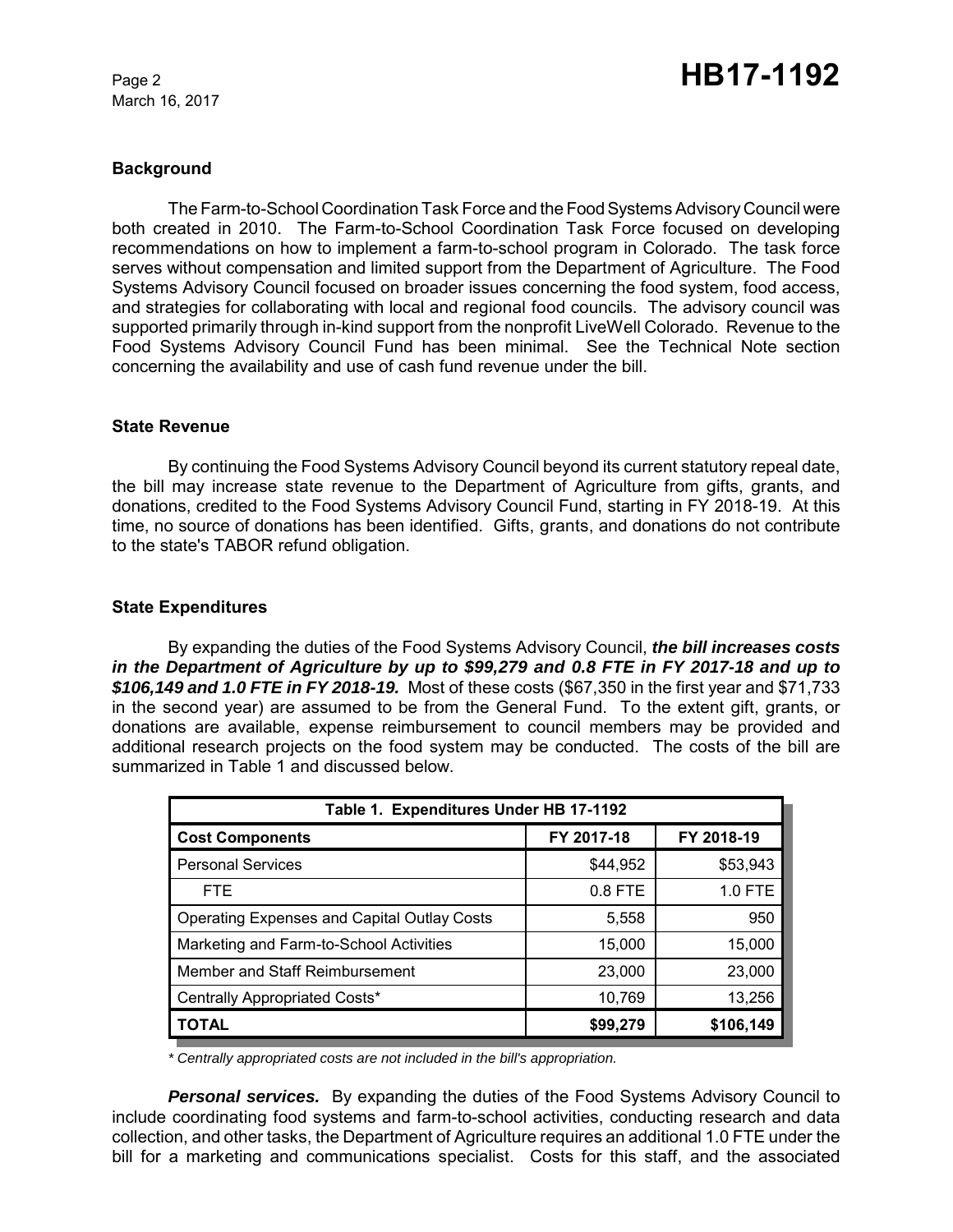March 16, 2017

operating and capital outlay expenses are shown in Table 1. Personal services costs are prorated in the first year to assume a start date of August 9, 2017, and to account for the General Fund paydate shift.

*Marketing and farm-to-school activities.* The Department of Agriculture will have costs of \$15,000 per year to conduct marketing and to support farm-to-school activities. These costs include providing Colorado Proud and other marketing materials (\$5,000), holding farm-to-school community meetings and events (\$7,000), and participating in trade shows and events (\$3,000).

*Member and staff reimbursement.* Based on expenses of \$230 per meeting for hotel and meals, the Department of Agriculture will have costs of \$23,000 to reimburse 25 members and staff for 4 meetings per year. This amount assumes there are 22 statutory members, 1 ex officio member, and 2 staff people in attendance at each meeting. Based on the language in the bill, it is assumed that member expense reimbursement (\$21,160) must come from the Food Systems Advisory Council Fund, which consists of revenue from gifts, grants, and donations and is continuously appropriated to the Department of Agriculture. See the Technical Note section concerning the availability and use of cash funds under the bill.

*Research and special projects.* To the extent gifts, grants, and donations are received in the Food Systems Advisory Council Fund, the council and its staff may pursue additional research and special projects associated with food system development. Moneys in the Food Systems Advisory Council Fund are continuously appropriated to the Department of Agriculture, so no additional appropriations are required should gifts, grants, or donations be available for such projects.

*Centrally appropriated costs.* Pursuant to a Joint Budget Committee policy, certain costs associated with this bill are addressed through the annual budget process and centrally appropriated in the Long Bill or supplemental appropriations bills, rather than in this bill. The centrally appropriated costs subject to this policy are estimated in the fiscal note for informational purposes and summarized in Table 2.

| Table 2. Centrally Appropriated Costs Under HB 17-1192               |            |            |  |  |  |
|----------------------------------------------------------------------|------------|------------|--|--|--|
| <b>Cost Components</b>                                               | FY 2017-18 | FY 2018-19 |  |  |  |
| Employee Insurance (Health, Life, Dental, and Short-term Disability) | \$6,741    | \$8,422    |  |  |  |
| Supplemental Employee Retirement Payments                            | 4,028      | 4,834      |  |  |  |
| <b>TOTAL</b>                                                         | \$10,769   | \$13,256   |  |  |  |

# **Local Government Impact**

Representatives from school districts and local government entities that are appointed to the Food Systems Advisory Council will have an increase in workload to participate. Through the work of the advisory council, school districts may gain access to additional resources, grant funding, or benefit from improvements to their food and nutrition programs.